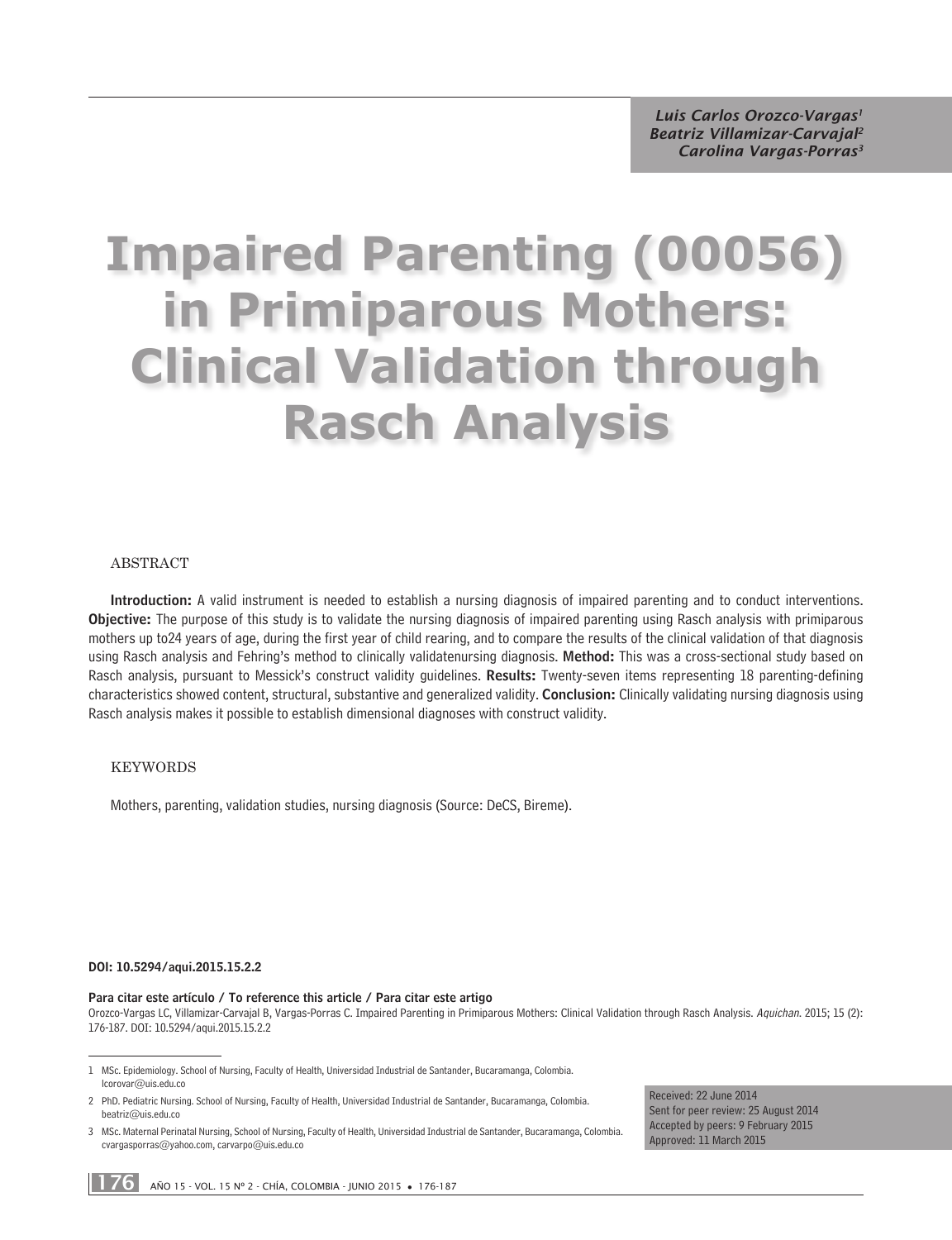# **Deterioro parental (00056) en madres primíparas: validación clínica a través del análisis de Rasch**

#### **RESUMEN**

Introducción. Es necesario un instrumento válido que permita establecer el diagnóstico de enfermería Deterioro Parental (00056), y poder realizar intervenciones. Objetivos. -Validar el diagnóstico de enfermería "Deterioro Parental" mediante análisis Rasch en madres primíparas hasta los 24 años de edad, durante el primer año de crianza. -Comparar resultados de la validación clínica del diagnóstico entre el análisis Rasch y el método Fehring de validación clínica. Métodos. Estudio corte transversal. Análisis Rasch, según lineamientos de validación de constructo según Messick. Resultados. Veintisiete ítems que representan 18 características definitorias mostraron validez de contenido, estructural, sustantiva y generalización. Conclusión. Validar clínicamente diagnósticos de enfermería mediante análisis Rasch, permite establecer diagnósticos dimensionales con validez de constructo.

#### Palabras clave

Madres, crianza del niño, estudios de validación, diagnóstico de enfermería (Fuente: DeCS, Bireme).

# *Deficiência na criação em mães primigestas: validação clínica por meio da Análise de Rasch*

#### Resumo

Introdução: é necessário um instrumento válido para ser capaz de estabelecer um diagnóstico de enfermagem da maternidade com deficiência e realizar intervenções. Objetivo: o objetivo do presente estudo é validar o diagnóstico da enfermagem na criação deficiente por meio da análise de Rasch em primigestas de até 24 anos de idade durante o primeiro ano da criação e para comparar os resultados da validação clínica desse diagnóstico usando a análise de Rasch e o método proposto por Fehring para a validação clínica do diagnóstico de enfermagem. Método: realizou-se um estudo transversal com base na análise de Rasch de acordo com as diretrizes de construto de Messick. Resultados: vinte e sete itens, que representam 18 características definidoras dos pais, mostraram uma validade de conteúdo, estrutural, substantiva e geral. Conclusão: Validar clinicamente diagnósticos de enfermagem por meio da análise de Rasch permite o estabelecimento de diagnósticos dimensionais com validade de construto.

#### PALAVRAS-CHAVE

Mães, criação dos filhos, estudos de validação, diagnóstico de enfermagem (Fonte: DeCS, Bireme).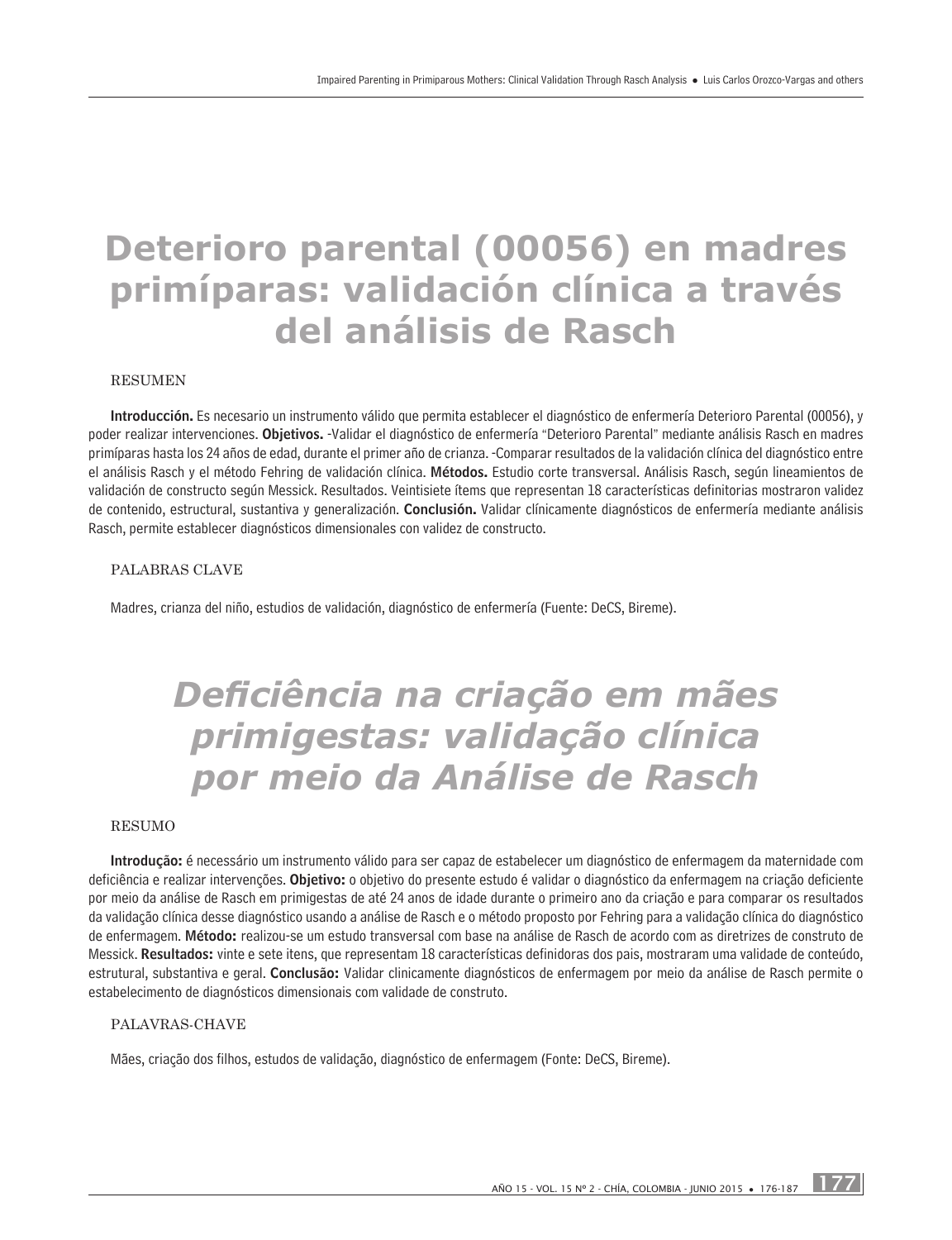# Introduction

Adoption of the maternal role, according to Ramona Mercer, (1) is "an interactive process of continual evolution whereby the mother senses a bond developing between her and her child, acquires skills to provide the care associated with her role, and experiences pleasure and gratification in that role." Mercer's theory (2) has four phases that occur during the first year of motherhood: a physical recovery phase that goes from birth to the end of the first month, a consecutive phase that goes from the second to the fifth month after birth, a disorganization phase between the sixth and eighth month, and, finally, a reorganization phase that starts in the eighth month and remains ongoing by the time the child is a year old.

According to the results of the series of demographic and health surveys applied in Colombia, the incidence of teen pregnancies in 2010 was 19.5%. This figure is evidence of a severe problem, considering that pregnancies during adolescence and young adulthood (15 to 24 years of age, according to the United Nations) are generally neither planned nor desired, and have a negative impact on the physical and mental state of these young women for their adoption of motherhood. (3)

After the child is born the mother faces a series of tasks when taking care of her child, while experiencing at the same time a range of hormonal and biological changes related to stages of increased psychological vulnerability, coupled with the changes particular to young women's lives. (4)

Young primiparous mothers living with their parents (5) evidence the lowest levels of adoption of the maternal role. This is due, in part, to overprotection by the parents, which prevents these mothers from carrying out the activities needed for appropriate adoption of the maternal role, thus creating an uncertain future for the "mother-child" relationship and formation of the family nucleus.

An impaired maternal role can affect child development, resulting in a higher frequency of abuse, infectious diseases, non-compliance with appropriate immunization schemes, and a decrease in exclusive breastfeeding. These aspects may even influence child mortality during the first year of life. (6)

Studies (7, 8, 9) in psychology and nursing have been conducted to measure parental competency, (10) parental efficacy, (11, 12) and perceptions about motherhood.(13) Moreover, based on standardized language, nursing has proposed diagnoses of the parental role from the standpoint of both risk and well-being, such as Risk of Impaired Parenting (00057), Readiness to Enhance the Parental Role (00164) Conflict with the Parental Role (00064) and Impaired Parenting(00056).

This last diagnosis: Impaired Parenting (00056: NANDA, 2009- 2011) (14), approved in 1978 and reviewed most recently in 1998, does not appear in the literature and lacks evidence. Our review of the scientific literature yielded one study conducted in 2005 to determine the factors associated with impaired parenting. (15)

Taking into account that nurses can carry out interventions that favor adoption of the maternal role, a valid instrument is needed for them to establish these diagnoses and to plan and conduct interventions for this vulnerable group, thereby favoring maternal and child health and wellbeing.

The methods currently used to validate nursing diagnoses are based on the four models proposed by Fehring.(16) The one most commonly used is the expert content validation model; the least commonly used is the clinical validation model. However, Fehring's models do not allow for the diagnosis-defining construct to be validated. Validation of a unidimensional construct to obtain a dimensional nursing diagnosis that may easily become a categorical diagnosis is possible only with the methodology proposed by Rasch. (17)

When the items on a questionnaire, in our case diagnosisdefining characteristics, fit the Rasch model, a common interval level measure is obtained for both the items and the individuals. More than 20 papers published in nursing journals between 1985 and 2012 have recommended the use of Rasch analysis to validate different constructs used in nursing. (28)

Taking the foregoing into account, this study focuses on validation of the nursing diagnosis of "Impaired Parenting" using Rasch analysis in primiparous mothers 24 years of age and younger, during the first year of child rearing.

# **Objectives**

Validate the nursing diagnosis of "Impaired Parenting" using Rasch analysis in primiparous mothers 24 years of age and younger, during the first year of child rearing.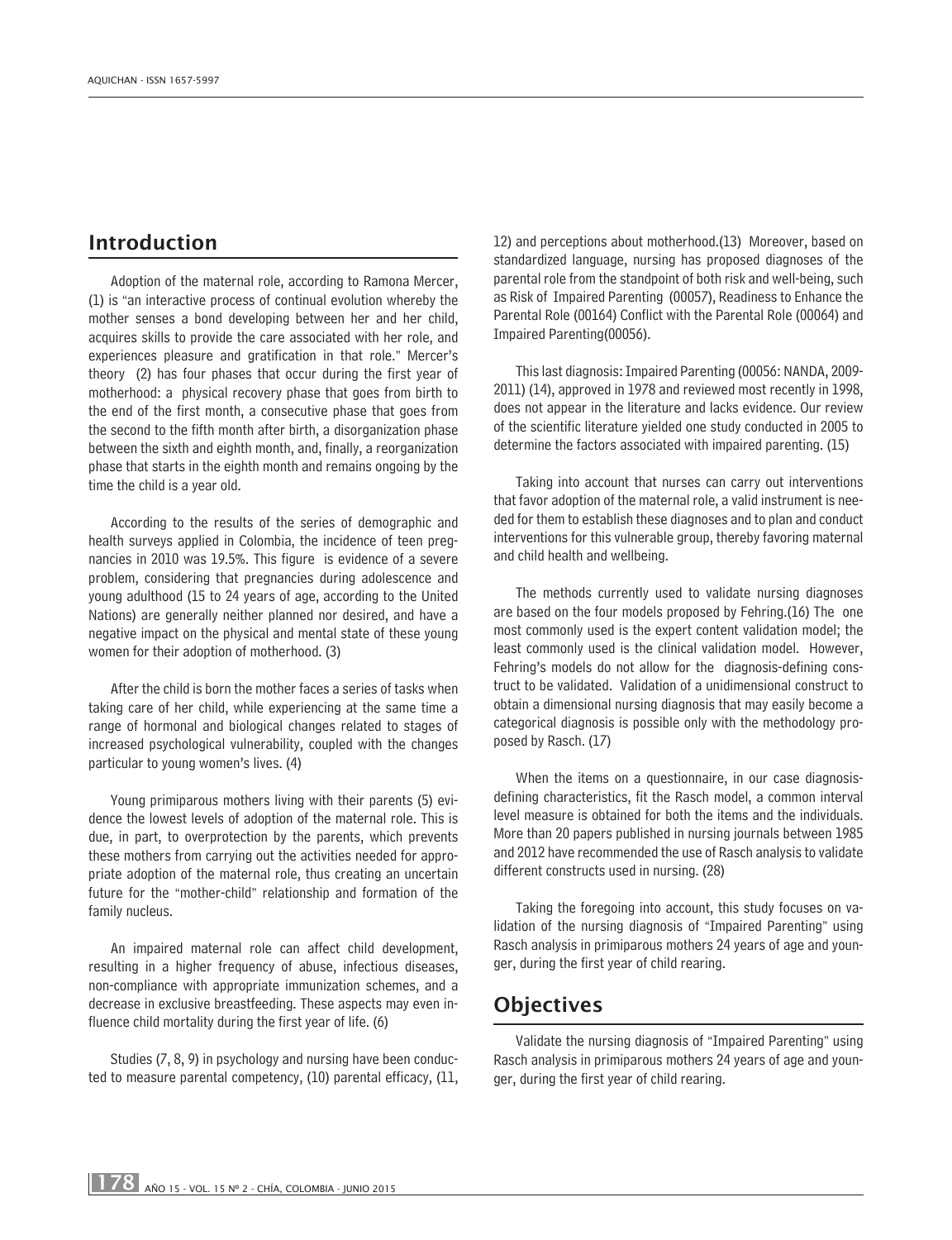Compare the results of clinical validation of the diagnosis using Rasch analysis and the results using Fehring's clinical validation method.

## Methods

Study Design. A cross-sectional study was conducted. The inclusion criteria were: being a primiparous mother of a term newborn with no health issues, being 24 years of age or younger, and being in the first year of child rearing. The exclusion criteria were: communication impairment, mental abnormalities, and use of psychoactive substances. The study population included primiparous mothers, 24 years of age and younger, who were in their first year of child rearing and resided in the urban area of Bucaramanga (Santander).

Sample: The sample was composed of 301 mothers who met all the inclusion criteria and gave their informed consent.

Instrument: The study employed part of an instrument used previously, where the operational definitions of the diagnosis-defining characteristics were validated by six expert nurses (15). It is composed of 28 dichotomous items representing the 19 parenting-defining characteristics of the nursing diagnosis of "Impaired Parenting" (00056), as defined by NANDA (2009-2011). Three of those items are to be completed based on observations made by the researcher; the others are to be completed based on responses given by the mothers. The primary outcome was the inability of the primary caretaker to create, maintain, or regain an environment that promotes the child's optimum growth and development .The variables (items) were 18 parenting-defining characteristics (Table 1). Additional variables were taken into account, such as the mother's age, the age of the child, and the mother's socioeconomic status and occupation.

Data Collection Procedure: All the study subjects, who gave their informed consent to participate, were from a third-level hospital. The database was created and doubly digitized into Epi Info 6.04d software to compare the data with the VALIDATE subprogram. The data were reviewed using the STATA v10 program, followed by Rasch analysis using Winsteps (19) for the items used to assess the nursing diagnosis-defining characteristics.

Analysis: Rasch analysis was used. Its basic equation for dichotomous items states that a positive response for an item

depends on both the ability of the individual and the difficulty of the item. Its mathematical expression is:  $ln(P/I-P)=Bn-Di$ . With certain modifications in the equation, the model can be used with items rated as ordinals, such as Likert scales. The Rasch model is a probabilistic form of the conjoint measurement (20) that turns ordinal observations into interval measures; i.e., logits, which are the natural logarithm of the odds of a positive response. They can be transformed into scales that are easier for the user to comprehend, such as 0 to 100 scales. The model fit employs two statistics: the infit and the outfit, which are expressed both as mean-squares and as Z values. The unidimensionality of the construct is obtained with an analysis of the principal components of the residuals resulting from a comparison between the expected and observed values. The marginal values obtained from the data matrix are used to calculate the difficulty of the items and the ability of the individuals, because these statistics are sufficient for estimating them. Accordingly, the difficulty of the items and the ability of the individuals can being obtained independent of one another and in the same logit scale. Unlike factor analysis and item-response theory, when one uses the Rasch methodology the question is not: What model fits my data? but Does my data fit the Rasch model? (21, 22, 23) Messick's construct validation guidelines, (24) structured into the Rasch methodology by Wolfe Smith, (25) were followed for this study. The aspects mentioned by Messick concerning validity are presented as follows. Substantive Validity: Consistency should be >40% (measures imply categories and categories imply measures).The study subjects' standardized outfit should be within  $\pm 3Z$ . Content Validity: The outfit mean square (MNSQ) of the items should be between 0.5 and 1.5. These are the most productive limits to obtain the measure 25.31; the ideal value is 1. The correlation between items and measures should be  $>0.3$ , although for criterion measurements it may be any positive value. (26) Structural Validity: Analysis of the principal components of the residuals is done to establish unidimensionality. These components should not show any specific pattern; the variance explained by the measures preferably should  $be \geq 50\%$  and the variance explained by the first contrast,  $<$  5.0%. In eigen values, the first contrast should be below two, and the loading ideally should be between -0.4 and  $+0.4$ . Generalization Validity: The separation (S) between individuals and items should be above 0.7, and the invariance should be demonstrated by the absence of differential functioning of the items (DIF) when their measures are compared between mothers ≤19 years and  $\geq$ 20 years of age, and the measures of the items between the individuals rated high and low in the original scale and any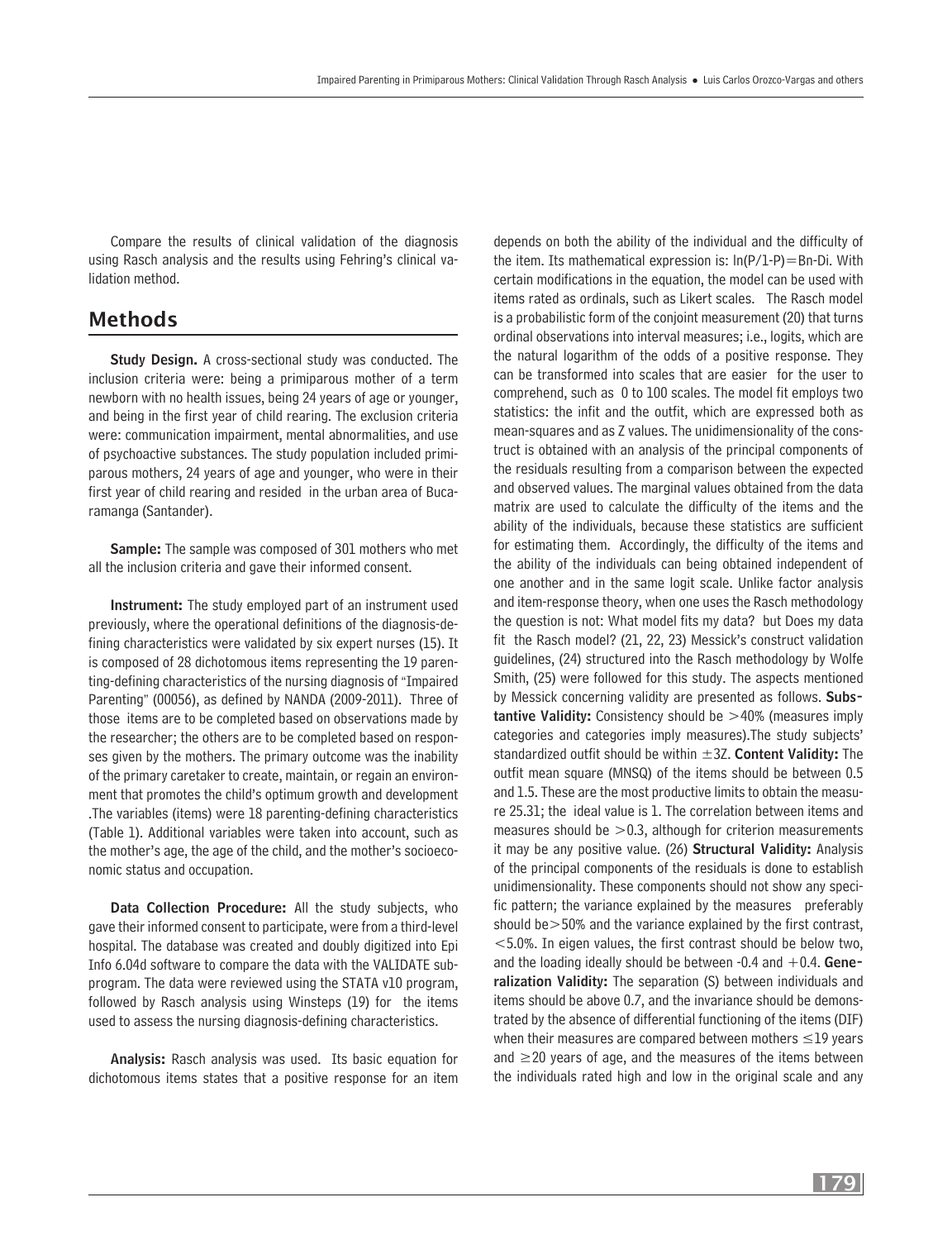other variable that is deemed relevant. The value to determine a uniform DIF is a difference of more than 0.5 between the two groups in absolute values and with a p-value  $<$  0.05. Multiple comparisons preferably should be made using the Benjamini-Hochberg technique. (27)

Fehring-Rasch Comparison: Assuming perfect reproducibility of the presence of the nursing diagnosis-defining characteristics, their prevalence was used as the Fehring clinical validity index, and a correlation analysis was conducted with Spearman's rho, drawing a histogram with the measures obtained using Rasch analysis for the items.

Ethical Aspects: Colombian Resolution 008430 on healthrelated research and research-related aspects of Law 911 was taken into account. The study was approved by the Ethics Committee and was rated as risk-free research.

# Findings

The sample included 301 mothers. Their mean age was 19 (in a range of 13-24).The mean age of their children was 6 months (in a range of 0.2-12).They came from socioeconomic brackets 1 (29%), 2 (52%) and 3 (19%).The most common occupation was housewife (87%).

Substantive Validity: The consistency of the ratings was high, with the lowest value being 40%. Only 0.9% (3 in 301) of the individuals exhibited a standardized oufit  $<$ -3 or  $>$ 3. Content Validity: Item adjustment (oufit MNSQ) was between 1.32 and 0.57. All the item correlations measured were positive (Table 2). Structural Validity: The analysis of the residuals with principal components showed the measures account for 9.8 eigen values, which represent 27%. The first contrast represents 2.6 eigen values. The load balancing graph failed to exhibit any clustering, and most values are between  $\pm$  0.5. Generalization Validity: Separation is 1.30 for individuals and 5.84 for items. The separation of the individuals would allow for the formation of two strata. The "interaction deficit" item exhibited differential functioning when the sample was divided into two age groups:  $\leq$ 19 years and  $\geq$  20 years. For younger mothers, this item exhibited a -0.75 difficulty, whereas it was 0.74 for mothers age 19 and older, thus resulting in a DIF of  $-1.49$  with  $p=0.0007$  using Mantel-Hanzel, and  $p=0.00003$  using Welch's test. Benjamini-Hochberg's critical value was  $p=0.00089$ . This item was removed. The Wright map showed the scale formed by the items is between -2.77 and  $+3.24$ logits. The mothers obtained measures between  $-3.97$  and  $+0.88$ ; eight mothers with rates -5.26 were removed, as they were believed to pertain to a 2.7% floor phenomenon (Figure1).

Fehring-Rasch Comparison: Spearman's rho was -1.0, and Figure 2 shows there would be no primary nursing diagnosis-defining characteristics and only three of them would be secondary, should the validation be carried out using Fehring's method.

### Discussion

NANDA mentions 24 parenting-defining characteristics that have not changed in the last three editions. Five of these parenting-defining characteristics were not included in this study; namely, "Child Abandonment and Child Abuse," as it is difficult to measure in a single interview; "Inconsistent Behavior Management," because it is contained in the parenting-defining characteristic of "Inconsistent Care:" "Poor Parent-Child Interaction" and "Parent-Child Interaction Deficit," as these are contained in the parenting-defining characteristic of "Mother-Child Interaction Deficit," which was evaluated.

All of the 18 characteristics studied are parenting-defined. Those pertaining to the infant/child were not taken into account, because most are a consequence of the "Impaired Parenting" nursing diagnosis.

Therefore, having clinically validated diagnoses strengthens scientific evidence for their use. If, moreover, there is a dimensional diagnosis, the study of that particular diagnosis and its associated factors is facilitated.

The results of the aspects mentioned by Messick; namely, substantive, content, structural, and generalization validities, are highly adequate. Notwithstanding the above, the generalization validity of the items needs to be empirically confirmed with mothers 24 years of age and older who are multiparous and from different countries.

There is no explanation for the finding concerning differential functioning with respect to the "Impaired Mother-Child Interaction" item, and no publications were found on this particular subject. The structural aspect showed the measures only account for a 27% variance, somewhat below the recommended figure; however, one has to recognize that there is no consensus on this aspect.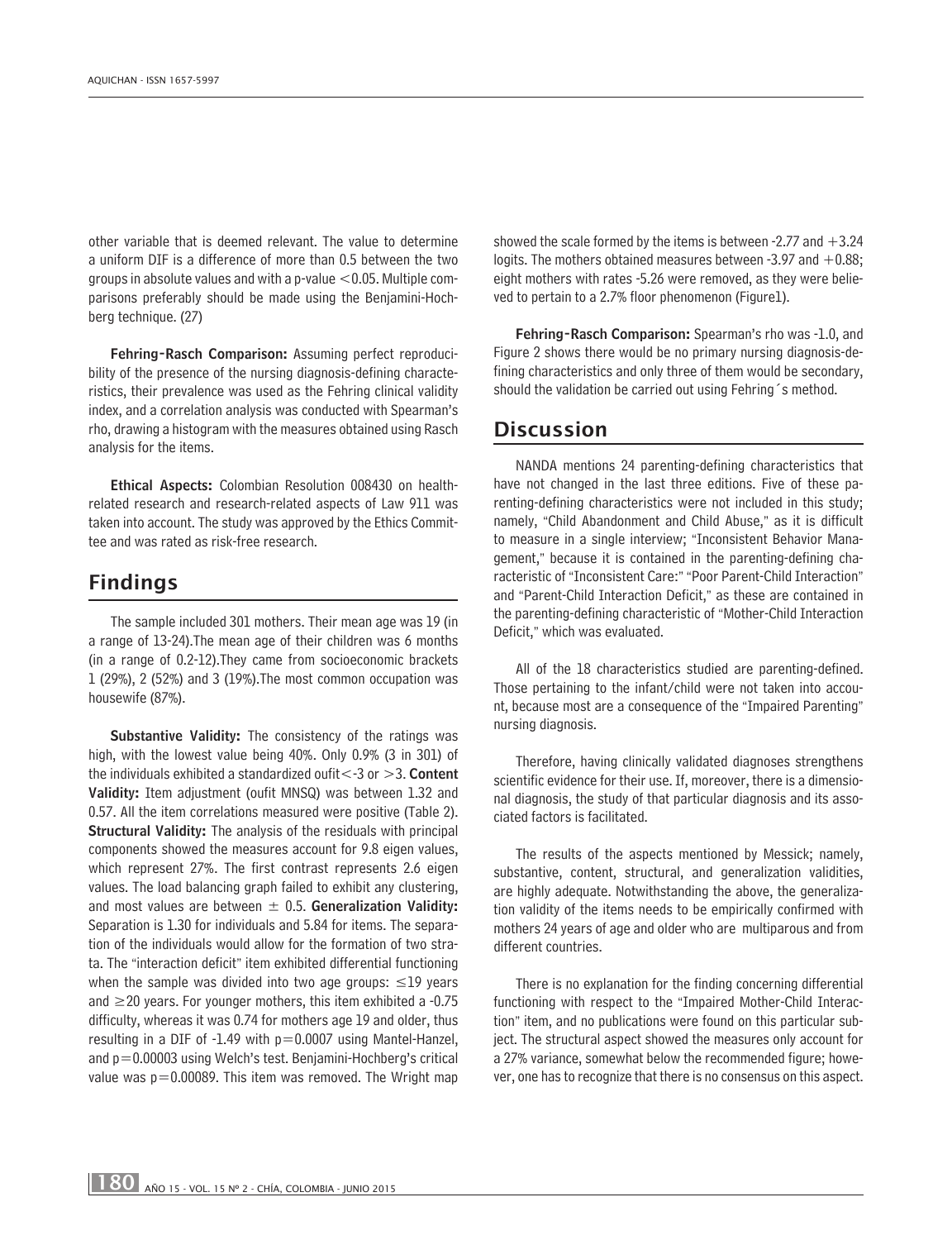This is the first clinical validation study of the "Impaired Parenting" (00056) nursing diagnosis to establish construct validity measures using Rasch analysis. It demonstrates that 27 items pertaining to 18 parenting-defining characteristics fit the Rasch model and, therefore, are linear unidimensional interval measurements of the nursing diagnosis.

Several other nursing diagnosis validation studies using Rasch analysis have been conducted in Colombia: "Caregiver Role Strain" (00061), (28) "Risk to Other-directed Violence" (00138),(18) and "Anxiety" (00146) (29). As with this study, they yielded results that are contrary to Fehring's analysis.

Finally, the reader is urged to continue validating nursing diagnoses using Rasch analysis, which allows for dimensional diagnoses with construct validity. For a more detailed explanation of the Rasch measurement model, the reader may consult and cite two references (30, 31): the *Journal of Nursing Measurement* and the International Journal of Nursing Studies.

# References

- 1. Mercer R. Becoming a mother versus maternal role attainment. *Journal of Nursing Scholarships*, 2004; 36(3): 226-232.
- 2. Mercer R. First-time motherhood: experiences from teens to forties. Springer. New York, 1986; 299-314.
- 3. 3. Observatorio Asuntos de Género. Seguimiento a la política social del gobierno e indicadores poblacionales, con enfoque de género. Salud sexual y reproductiva. Bogotá, 2011.
- 4. Farkas-Klein CH. Escala de evaluación parental (EEP): Desarrollo, propiedades psicométricas y aplicaciones. Univ. Psychol. Bogotá, 2008; 7(2): 457-467.
- 5. Garrido M, Marchán M. Adopción del rol materno en madres adolescentes primerizas según grupo de convivencia. *Rev. Psicol.* Trujillo. Perú, 2011; 13(1): 11-28.
- 6. Ruiz Y, Cárdenas MH. Lactancia materna encaje perfecto en la aceptación del rol materno en la adolescente embarazada. Biblioteca Lascasas, 2009; 5(6). Available from http://www.indexf.com/lascasas/documentos/lc0495.php
- 7. Porter CL, Hsu HC. First-time mothers' perceptions of efficacy during the transition to motherhood: Links to infant temperament. *Journal of Family Psychology*, 2003; 17(1): 54.
- 8. Jones TL, Prinz RJ. Potential roles of parental self-efficacy in parent and child adjustment: A review. *Clinical Psychology Review,* 2005; 25(3): 341-363.
- 9. Hess CR, Teti DM, Hussey-Gardner B. Self-efficacy and parenting of high-risk infants: The moderating role of parent knowledge of infant development. *Journal of Applied Developmental Psychology*, 2004; 25(4): 423-437.
- 10. Ngai FW, Chan SW, Ip WY. Predictors and correlates of maternal role competence and satisfaction. *Nursing Research*, 2010; 59(3): 185-193.
- 11. Salonen AH, Kaunonen M, Åstedt-Kurki P, Järvenpää AL, Isoaho H, Tarkka MT. Parenting self-efficacy after childbirth. *Journal of Advanced Nursing*, 2009; 65(11): 2324-2336.
- 12. Bryanton J, Gagnon AJ, Hatem M, Johnston C. Predictors of early parenting self-efficacy: Results of a prospective cohort study. *Nursing Research*, 2008; 57(4): 252-259.
- 13. Montigny F, Lacharité C. Perceived parental efficacy: Concept analysis. *Journal of Advanced Nursing*, 2005; 49(4): 387- 396.
- 14. Herdman TH. NANDA Internacional: definiciones y clasificación, 2009-2011. Oxford: Blackwell Wiley, 2010.
- 15. Orozco LC, et al., Factores asociados con el diagnóstico de enfermería deterioro parental en madres hasta los 24 años de edad, durante el primer año de crianza". *Colomb Med*, 2007; 38 (Supl 2): 79-88.
- 16. Fehring R. Methods to validate nursing diagnoses. *Heart & Lung*, 1987;16 (5): 625-629.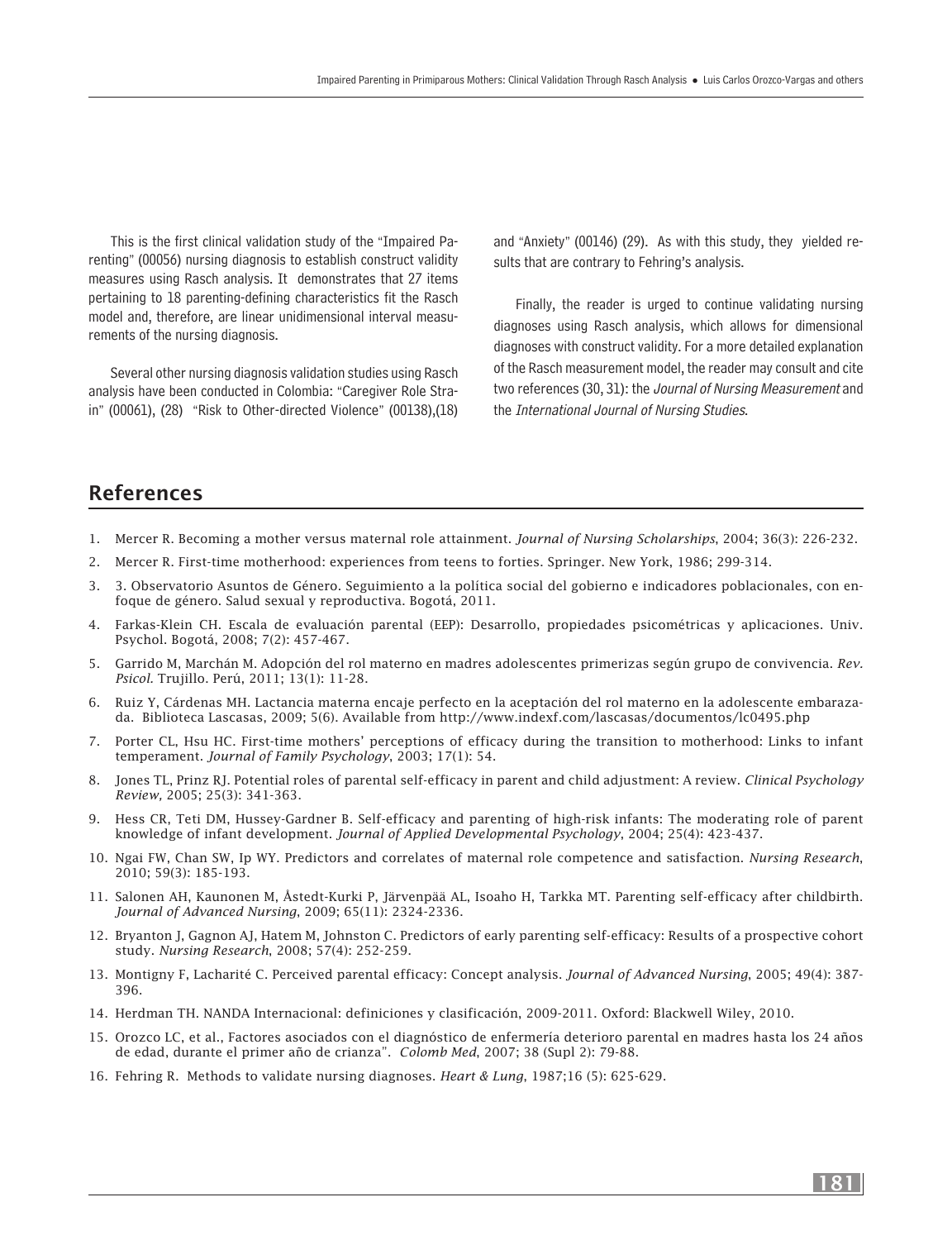- 17. Rasch G. Probabilistic Models for Some Intelligence and Attainment Tests. Copenhagen: Danmarks Paedogogiske Institut; reprint, with Foreword and Afterword by B. D. Wright. Chicago: Universitv of Chicago Press, 1980.
- 18. Pinilla E, Orozco LC, Camargo FA, Berrío JA, Medina LX. Bullying en adolescentes escolarizados: Validación del diagnóstico de enfermería 'riesgo de violencia dirigida a otros'. *Hacia la Promoción de la Salud*, 2012; 45-58.
- 19. Linacre JM. WINSTEPS® Rasch measurement computer program. Version 3.73 Chicago: Winsteps.com, 2010.
- 20. Fisher WP, Wright BD. Introduction to probabilistic conjoint measurement theory and applications, *International Journal of Educational Research*, 1994; 21(6): 559–568.
- 21. Smith EV, Smith RM. Introduction to Rasch Measurement: Theory, Models, and Applications. Maple Grove, MN: JAM Press, 2004.
- 22. Bezruczko N. Rasch measurement in health sciences. Maple Grove, MN: JAM Press, 2005.
- 23. Bond TG, Fox CM. Applying the Rasch model: Fundamental measurement in the human sciences. 2nd Ed. Lawrence Erlbaum Associates, Publishers, 2007.
- 24. Messick S. Validity of psychological assessment. Validation of inferences from person´s responses and performances as scientific inquiry into score meaning. *American Psychologist*, 1995; 50(9): 741-749.
- 25. Wolfe EW, Smith EV, Instrument development tools and activities for measure validation using Rasch models: Part I and Part II -Instrument development tools. In Smith EV, Smith RM, editors. Rasch measurement: advanced and specialized applications. Maple Grove: JAM Press, 2007; 202-290.
- 26. Frisbie DA. Measurement 101: Some Fundamentals Revisited. Educational Measurement: Issues and Practice. Fall, 2005; 21-28.
- 27. Thissen D, Steinberg L, Kuang D. Quick and Easy Implementation of the Benjamini-Hochberg Procedure for Controlling the False Positive Rate in Multiple Comparisons. *Journal of Educational and Behavioral Statistics*, 2002; 27(1): 77- 83.
- 28. Orozco LC. Diagnósticos, Rasch y algo más. Memorias del Congreso. Speaking the same language: An international initiative for nursing diagnosis. Sao Paulo. Brasil, 2011.
- 29. Orozco LC. Métodos para Validação de Diagnósticos de Enfermagem Modelo Rasch. In: NANDA Internacional Inc. PRO-NANDA: Programa de Atualização em Diagnóstico de Enfermagem. Porto Alegre: Artmed Panamericana, 2013.
- 30. Smith EV, Conrad KM, Chang K, Piazza J. An Introduction to Rasch Measurement for Scale Development and Person Assessment. *Journal of Nursing Measurement*, 2002; 10(3): 189-206.
- 31. Hagquist C, Bruce M, Gustavsson JP. Using the Rasch model in nursing research: An introduction and illustrative example. *International Journal of Nursing Studies*, 2009, 46: 380–393.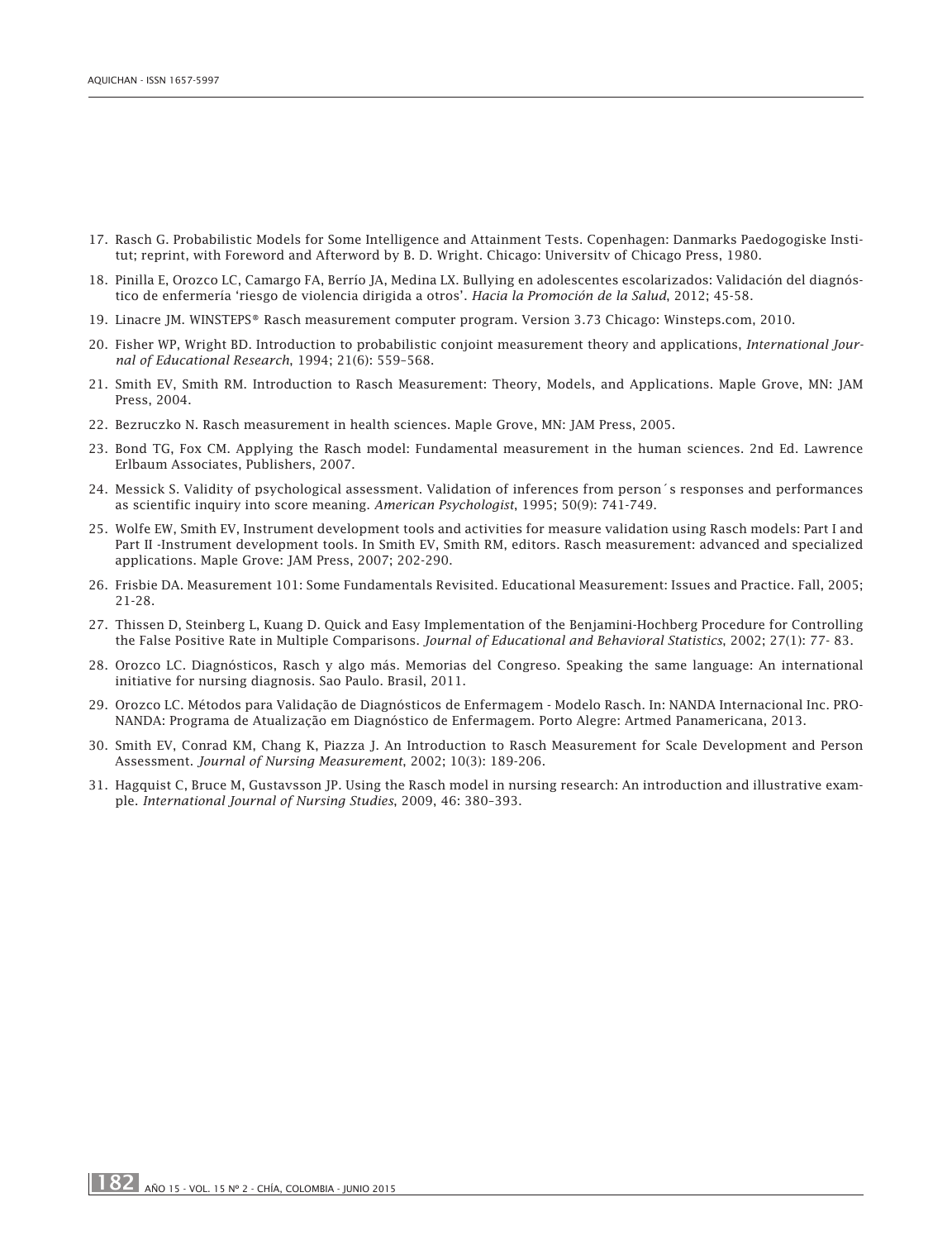### Table 1. Defining Characteristics (DC) and their Operational Definitions (OD) of the "Parenting: Impaired" Nursing Diagnosis

| <b>Defining Characteristics</b>                                                                                                                                                                                       | ITEM# |  |  |  |
|-----------------------------------------------------------------------------------------------------------------------------------------------------------------------------------------------------------------------|-------|--|--|--|
| <b>DC: Inadequate Attachment</b><br>OD: The mother expresses emotional bond alteration, for example the inability to play with her child.                                                                             |       |  |  |  |
| <b>DC: Little Cuddling</b><br>OD: Lack of expression of the mother's affection manifested in caresses, kisses, hugs, words, and actions.                                                                              |       |  |  |  |
| <b>DC: Maternal-Child Interaction Deficit</b><br>OD: The mother has no initiative to contact his child and ignores or avoids communication with him.                                                                  |       |  |  |  |
| DC: Negative Statements about Child<br>OD: The mother shows bad feelings toward the child.                                                                                                                            |       |  |  |  |
| DC: Reports Frustration of Role Inadequacy<br>OD: The mother expressed disappointment of what she hoped to be in her role as a mother                                                                                 | 1     |  |  |  |
| DC: Child Neglect<br>OD: Child neglect is observed by the child not being vaccinated, not being served his/her physical or emotional needs,<br>or lack of response to child's signals.                                | 28    |  |  |  |
| <b>DC: Frequently Punitive</b><br>OD: The mother expresses physical measures of repression to correct misconduct of the child, by frequently hitting<br>him or her.                                                   | 21    |  |  |  |
| DC: Hostility to Child<br>OD: The mother manifests aggressive feelings toward her child in the form of emotional violence, as is upset by<br>everything the child does.                                               | 20    |  |  |  |
| <b>DC: Rejection of Child</b><br>OD: The mother avoids being with the child and attending to his/her care.                                                                                                            | 22    |  |  |  |
| DC: Inadequate Child Health Maintenance<br>OD: The mother does not provide the necessary child care for a good health such as immunizations, breastfeeding,<br>and attending growth and development support programs. |       |  |  |  |
| DC: Reports Inability to Control Child<br>OD: The mother states that the child cannot be controlled; the child does not follow instructions.                                                                          | 3     |  |  |  |
| <b>DC: Inappropriate Child Care Arrangements</b><br>OD: The mother states that caring for her child does not give her any pleasure.                                                                                   | 7     |  |  |  |
| <b>DC: Inappropriate Caretaking Skills</b><br>OD: The mother does not acquire the skills to provide appropriate care to the child, such as feeding, bathing and<br>dressing, or soothing a crying child.              | 4,5,6 |  |  |  |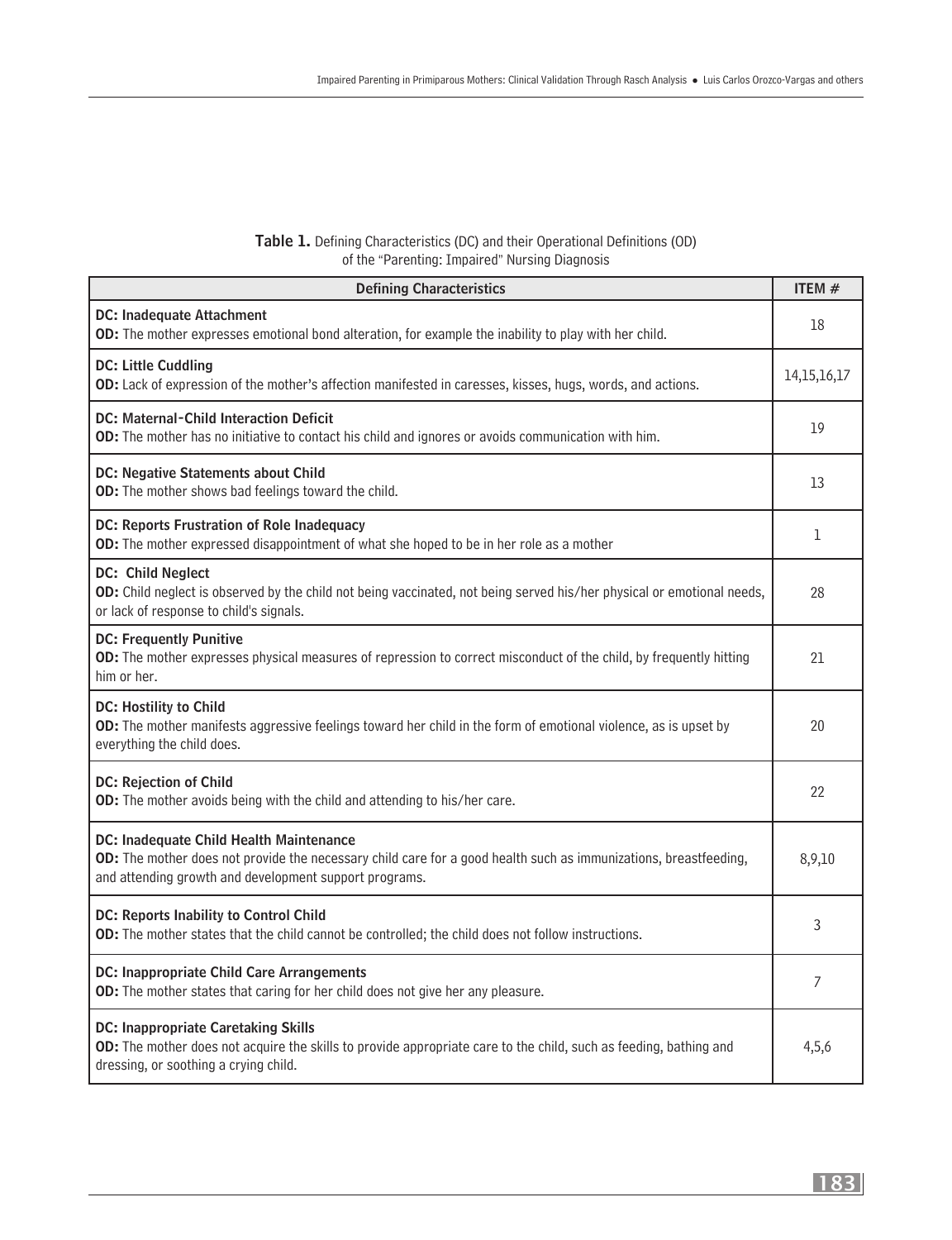| <b>Defining Characteristics</b>                                                                                                                                                                                                                                                           |                |  |  |
|-------------------------------------------------------------------------------------------------------------------------------------------------------------------------------------------------------------------------------------------------------------------------------------------|----------------|--|--|
| DC: Inappropriate Stimulation (Visual, Tactile, Auditory)<br><b>OD:</b> The mother does not perform actions that promote her child's proper auditory, tactile and visual development.                                                                                                     |                |  |  |
| DC: Inconsistent and Incoherent Care<br><b>OD:</b> The care provided by the mother is not commensurate to the child's needs.                                                                                                                                                              |                |  |  |
| <b>DC: Unsafe Home Environment</b><br><b>OD:</b> The mother states that the place where the child lives or the surrounding him/her can endanger safety, for<br>example stairs, slippery floors, balconies without railings, electric outlets easily accessible to children, among others. | 12             |  |  |
| DC: Inflexibility in Meeting the Needs of the Child<br><b>OD:</b> The mother expresses that she is unable to cope with the changes that arise in meeting the child's needs, such<br>as giving the child a bath at a time that is not the regular time.                                    | 11             |  |  |
| DC: Statements of Inability to Meet Child S Needs<br><b>OD:</b> The mother verbalizes that she cannot respond to the needs of the child, for example, she does not know why the<br>child cries.                                                                                           | $\overline{2}$ |  |  |

Source: Authors.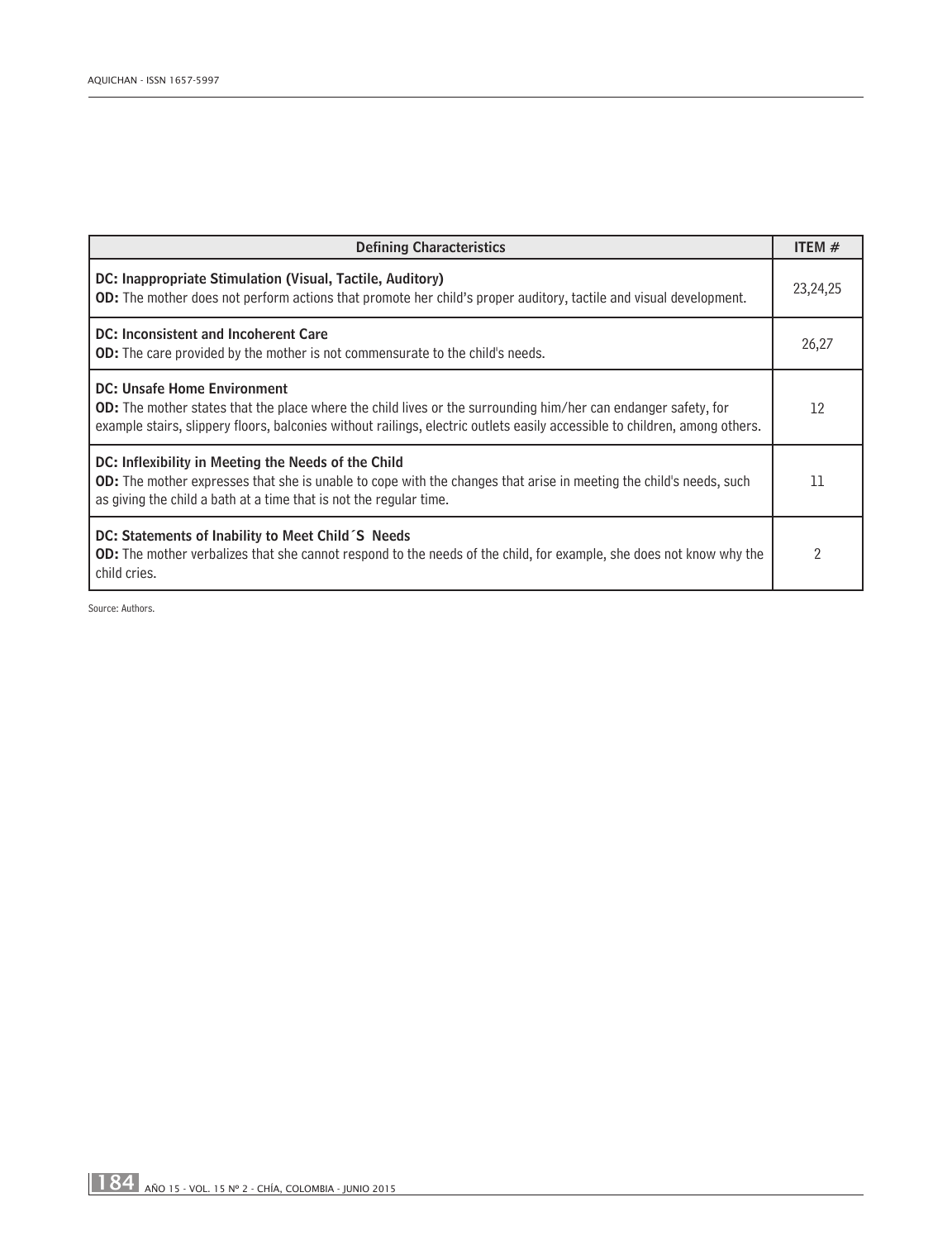| <b>Number</b>  | <b>Item</b>                                         | <b>Measure</b><br>(SE) | <b>Outfit</b><br><b>MNSQ</b> | Item-measure<br>correlation |
|----------------|-----------------------------------------------------|------------------------|------------------------------|-----------------------------|
| 13             | Negative statements about child                     | 3.24(0.58)             | 1.25                         | 0.04                        |
| $8\,$          | Inadequate child health maintenance (vaccination)   | 2.52(0.42)             | 0.98                         | 0.13                        |
| 22             | Rejection of child                                  | 1.39(0.26)             | 0.94                         | 0.18                        |
| $\overline{7}$ | Inappropriate child care arrangements               | 1.32(0.25)             | 0.71                         | 0.23                        |
| 18             | Inadequate attachment                               | 1.04(0.23)             | 0.82                         | 0.25                        |
| $\overline{4}$ | Inappropriate caretaking skills, feeding            | 0.64(0.20)             | 0.84                         | 0.29                        |
| 27             | Inconsistent care                                   | 0.64(0.20)             | 0.64                         | 0.38                        |
| 1              | Reports frustration or role inadequacy              | 0.53(0.19)             | 0.78                         | 0.32                        |
| 24             | Inappropriate stimulation (tactile)                 | 0.53(0.19)             | 0.57                         | 0.43                        |
| 5              | Inappropriate caretaking skills (bathing, dressing) | 0.36(0.18)             | 0.72                         | 0.36                        |
| 9              | Inadequate child health maintenance (breastfeeding) | 0.30(0.18)             | 1.04                         | 0.24                        |
| 23             | Inappropriate stimulation (auditory)                | 0.23(0.17)             | 0.61                         | 0.46                        |
| 14             | Little cuddling (caresses)                          | 0.20(0.17)             | 0.93                         | 0.32                        |
| 15             | Little cuddling(kisses)                             | 0.01(0.16)             | 0.75                         | 0.39                        |
| 25             | Inappropriate stimulation (visual)                  | $-0.04(0.16)$          | 0.70                         | 0.45                        |
| 28             | Child neglect                                       | $-0.10(0.16)$          | 0.89                         | 0.37                        |
| 16             | Little cuddling (words)                             | $-0.36(0.15)$          | 1.01                         | 0.32                        |
| 26             | Incoherent care                                     | $-0.36(0.15)$          | 1.21                         | 0.28                        |
| 21             | Frequently punitive                                 | $-0.38(0.15)$          | 0.80                         | 0.42                        |
| 10             | Inadequate child health maintenance (control)       | $-0.45(0.15)$          | 0.97                         | 0.33                        |
| 17             | Little cuddling (hugs)                              | $-0.57(0.14)$          | 0.98                         | 0.34                        |
| 20             | Hostility to child                                  | $-1.14(0.13)$          | 1.05                         | 0.34                        |
| 6              | Inappropriate caretaking skills (soothing)          | $-1.27(0.13)$          | 1.12                         | 0.37                        |
| 11             | Inflexibility in meeting needs of child             | $-1.27(0.13)$          | 1.32                         | 0.21                        |
| $\overline{2}$ | Statements of inability to meet child's needs       | $-2.05(0.13)$          | 1.15                         | 0.36                        |
| 3              | Reports inability to control child                  | $-2.19(0.13)$          | 0.96                         | 0.46                        |
| $12\,$         | Unsafe home environment                             | $-2.77(0.14)$          | 1.24                         | 0.34                        |

#### Table 2. Measurement Items and Values, Oufit MNSW, Item-Measure Correlation

Source: Authors.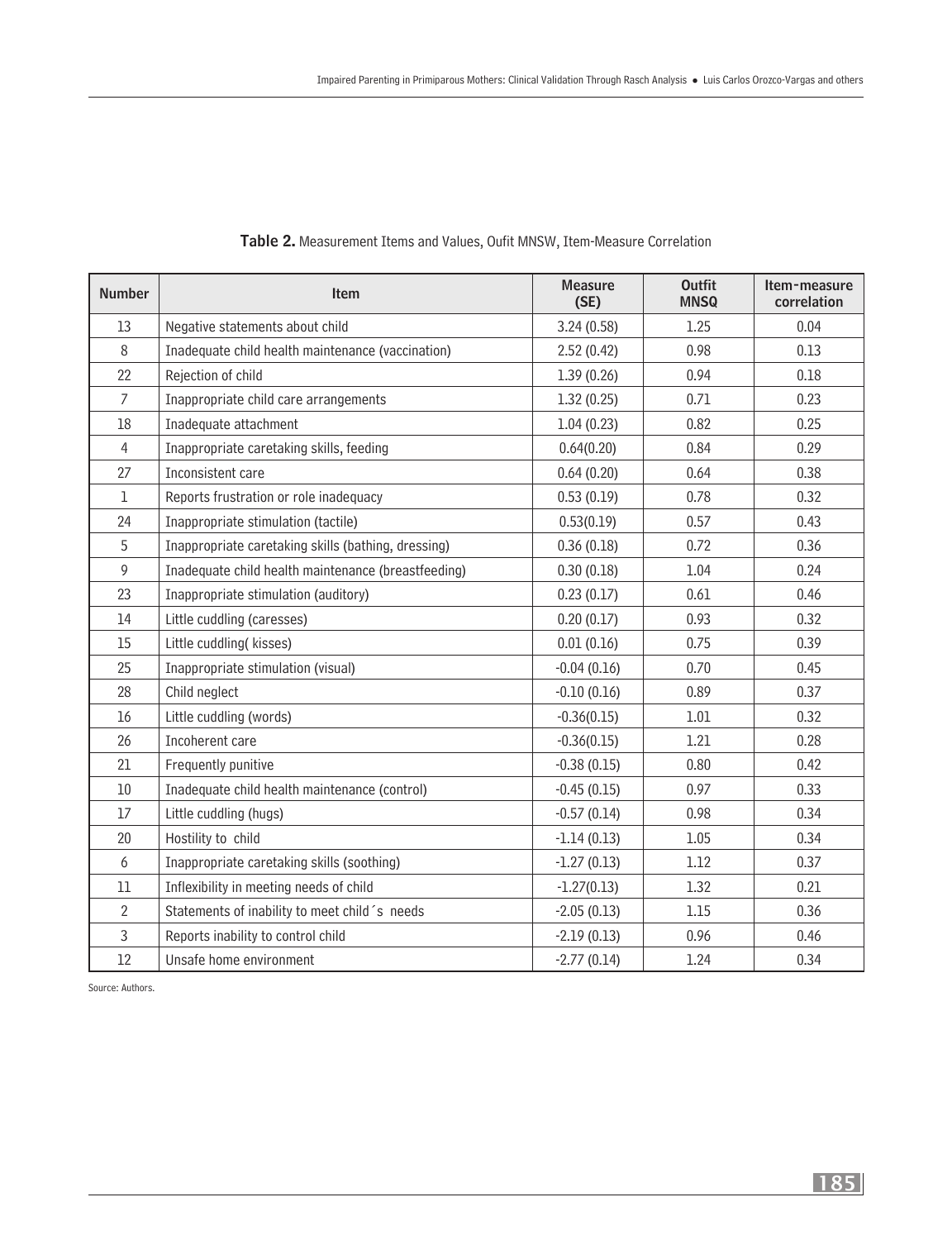**MEASURE** PERSON - MAP - ITEM  $<sub>more</sub>$   $<sub>trans</sub>$ </sub></sub>  $\mathbf{A}$ Negative Expression 3 T Inappropriate Maintenance (vaccines)  $\overline{\mathbf{c}}$ Rejection S Inadequate willingness to Care  $\mathbf 1$ Inadequate bonding  $\overline{\phantom{a}}$  $\ddot{\phantom{a}}$ Inconsistent Care [Inadequate Stimul. (tactile)<br>Inadequate skill (feeding)Verbal frustration inadequate role Inconsistent Care Inadequate skill  $\overline{1}$ Inadequate skiil. Audit Inadequate breastfeeding maint.  $\pmb{\ast}$  $\blacksquare$ - Poor exp. affect. (caress)<br>
HM Inadequate stimul. visual Poor exp. affect. (kissing)  $\cdot$   $\overline{r}$  $\mathbf 0$ Negligent care  $.#$  $.#$ Frequently Punitive Inconsistent Care  $\overline{\phantom{a}}$ Inadequate Control Poor exp. affect. (words) Poor exp. affect (hugs) .###  $. # # * s|$  $-1$ . #####  $\mathbf{I}$ Hostility S Lack of flexibility Unable to soothe ######## . ####### .########### M|  $-2$ Unable to meet child's needs Verbalizes inability to control ########## . ###### IT Unsafe domestic environment  $\overline{\mathbf{s}}$  $-3$  $\ddot{+}$ . ######  $\mathbf T$ ######  $-4$  $\overline{+}$ <less>|<frequent> EACH "#" IS 4. EACH "." IS 1 TO 3

Figure 1. Wright Map for Rasch analysis: Difficulty Item/Attributes Individuals